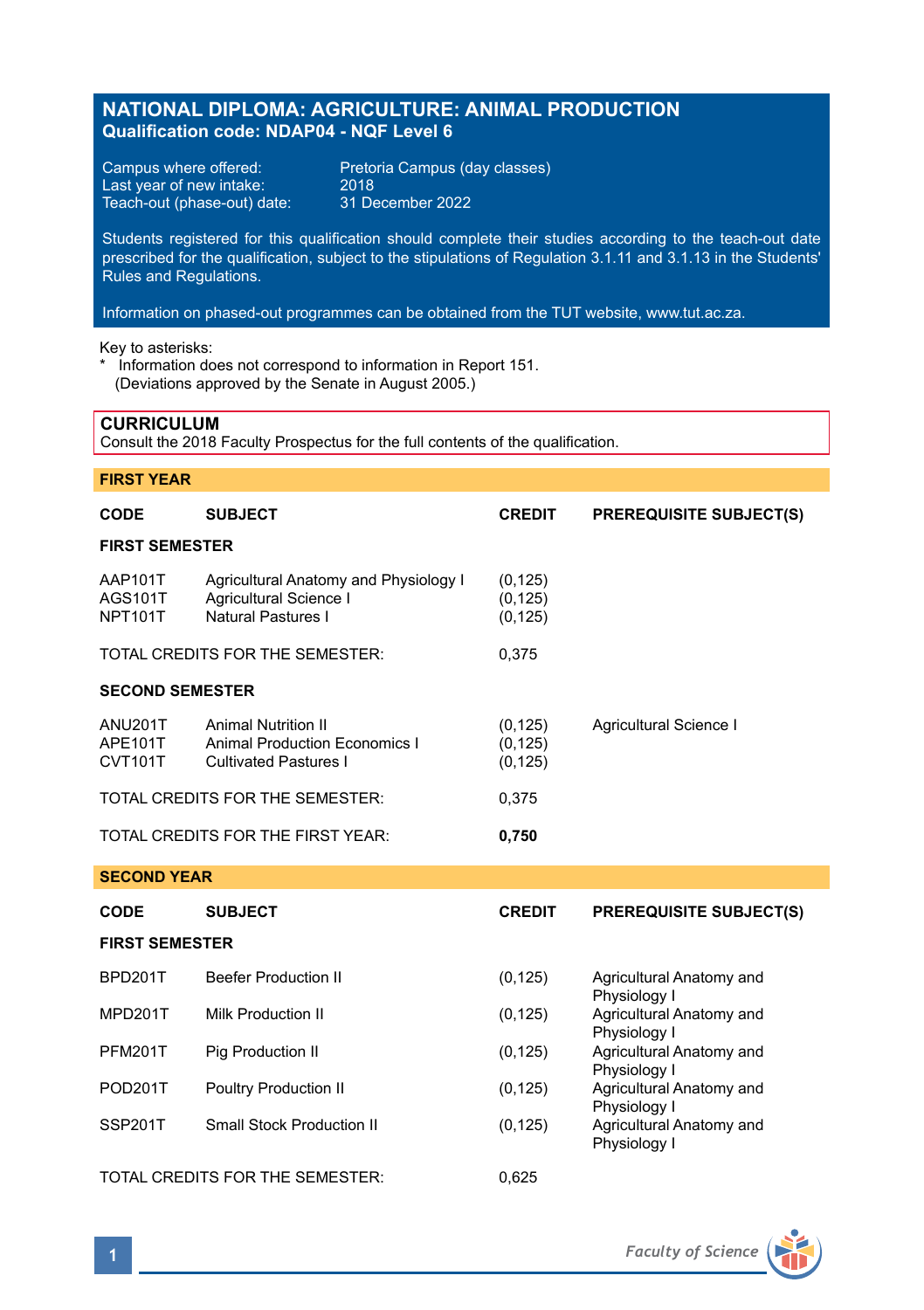#### **SECOND SEMESTER**

| <b>MPM101T</b>                                             | Manpower Management I                                                                                                                                                                     | $(0, 124)^*$                                                      |                                                                                                                                            |  |  |  |
|------------------------------------------------------------|-------------------------------------------------------------------------------------------------------------------------------------------------------------------------------------------|-------------------------------------------------------------------|--------------------------------------------------------------------------------------------------------------------------------------------|--|--|--|
|                                                            | plus three of the following subjects:                                                                                                                                                     |                                                                   |                                                                                                                                            |  |  |  |
| BPD301T<br>MPD301T<br><b>PFM301T</b><br>POD301T<br>SSP301T | <b>Beefer Production III</b><br><b>Milk Production III</b><br>Pig Production III<br><b>Poultry Production III</b><br><b>Small Stock Production III</b><br>TOTAL CREDITS FOR THE SEMESTER: | (0, 167)<br>(0, 167)<br>(0, 167)<br>(0, 167)<br>(0, 167)<br>0,625 | <b>Beefer Production II</b><br>Milk Production II<br>Pig Production II<br><b>Poultry Production II</b><br><b>Small Stock Production II</b> |  |  |  |
|                                                            | TOTAL CREDITS FOR THE SECOND YEAR:                                                                                                                                                        | 1,250                                                             |                                                                                                                                            |  |  |  |
| <b>THIRD YEAR</b>                                          |                                                                                                                                                                                           |                                                                   |                                                                                                                                            |  |  |  |
| <b>CODE</b>                                                | <b>SUBJECT</b>                                                                                                                                                                            | <b>CREDIT</b>                                                     | <b>PREREQUISITE SUBJECT(S)</b>                                                                                                             |  |  |  |
| <b>FIRST OR SECOND SEMESTER</b>                            |                                                                                                                                                                                           |                                                                   |                                                                                                                                            |  |  |  |
| EXP1AAP                                                    | Work-Integrated Learning I (on completion (0,500)<br>of all the above subjects)                                                                                                           |                                                                   |                                                                                                                                            |  |  |  |
| EXP2AAP                                                    | Work-Integrated Learning II                                                                                                                                                               | (0,500)                                                           | Work-Integrated Learning I                                                                                                                 |  |  |  |
| TOTAL CREDITS FOR THE THIRD YEAR:                          |                                                                                                                                                                                           | 1,000                                                             |                                                                                                                                            |  |  |  |
| TOTAL CREDITS FOR THE QUALIFICATION:                       |                                                                                                                                                                                           | 3.000                                                             |                                                                                                                                            |  |  |  |

### **SUBJECT INFORMATION (OVERVIEW OF SYLLABUS)**

The syllabus content is subject to change to accommodate industry changes. Please note that a more detailed syllabus is available at the Department or in the study quide that is applicable to a particular subject. At time of publication, the syllabus content was defined as follows:

## **A**

#### **AGRICULTURAL ANATOMY AND PHYSIOLOGY I (AAP101T) 1 X 3-HOUR PAPER** *(Subject custodian: Department of Animal Sciences)*

A systematic, summarised study of the skeleton, muscular system, organs and organ systems of the different farm animals, as well as the physiology of digestion, milk production and endocrinology. (Total tuition time: ± 70 hours)

## **AGRICULTURAL SCIENCE I (AGS101T) 1 X 3-HOUR PAPER**

## *(Subject custodian: Department of Animal Sciences)*

An introduction to the basics of science, as required later in the qualification. Specific aspects of organic chemistry, biochemistry, physics, mathematics, biology, computer application, cell biology, genetics and accounting. (Total tuition time: ± 96 hours)

# **ANIMAL NUTRITION II (ANU201T) 1 X 3-HOUR PAPER**

# *(Subject custodian: Department of Animal Sciences)*

The maintenance and production requirements of ruminants and monogastric animals. The nutrients in feed, namely protein, energy, vitamins, minerals and fats. Feed components and chemical feed additives. (Total tuition time: ± 96 hours)

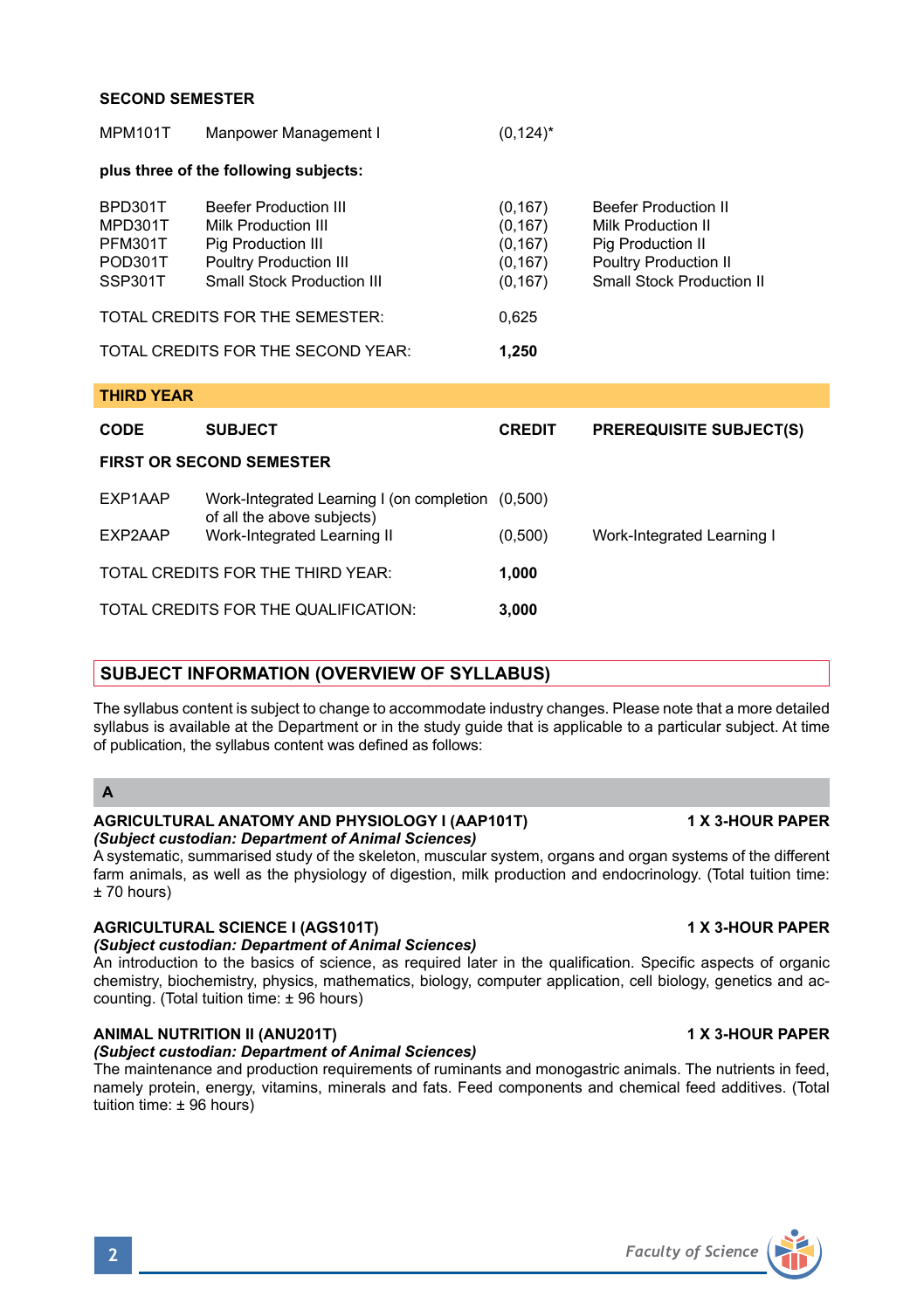# **ANIMAL PRODUCTION ECONOMICS I (APE101T) 1 X 3-HOUR PAPER**

#### *(Subject custodian: Department of Crop Sciences)*

Study field of agricultural economics with the emphasis on production management and micro-economics of production, with specific reference to animal production systems. Introduction to general farming management and internal management information systems with reference to the principles of financial management under conditions of risk and uncertainty in an agricultural context. (Total tuition time: ± 40 hours)

#### **B**

## **BEEFER PRODUCTION II (BPD201T) 1 X 3-HOUR PAPER**

### *(Subject custodian: Department of Animal Sciences)*

An introductory study of beefer production with the emphasis on the beefer industry, breeds, breeding, reproduction, equipment, marketing, diseases and nutrition. (Total tuition time: ± 96 hours)

#### **BEEFER PRODUCTION III (BPD301T) 1 X 3-HOUR PAPER**

#### *(Subject custodian: Department of Animal Sciences)*

An in-depth study of management programmes, marketing, seminars, applied nutrition, the efficiency of farming, judging, farm planning, beefer production and computer application. (Total tuition time: ± 70 hours)

### **C**

### **CULTIVATED PASTURES I (CVT101T) 1 X 3-HOUR PAPER**

#### *(Subject custodian: Department of Animal Sciences)*

Broadening the field of pasture science by studying the role of cultivated pastures, soil and veld management, radical veld improvement, irrigation, fodder conservation, grass and legume pastures, grazing mixtures, drought feeding and fodder-flow planning. (Total tuition time: ± 120 hours)

#### **M**

### **MANPOWER MANAGEMENT I (MPM101T) 1 X 3-HOUR PAPER**

#### *(Subject custodian: Department of Animal Sciences)*

Cardinal aspects of legislation, trade unions, human relations, ethics in the workplace, grievance procedures, in-service training, appointments and work studies. (Total tuition time: ± 60 hours)

### **MILK PRODUCTION II (MPD201T) 1 X 3-HOUR PAPER**

### *(Subject custodian: Department of Animal Sciences)*

Introduction to milk production with the emphasis on the dairy industry, dairy breeds, nutrition and management, milk production, breeding, reproduction, herd health, herd composition, parlour layout and mechanical milking. (Total tuition time: ± 96 hours)

### **MILK PRODUCTION III (MPD301T) 1 X 3-HOUR PAPER**

# *(Subject custodian: Department of Animal Sciences)*

An in-depth study of health regulations, the processing of dairy products, applied economics and management, applied nutrition, applied breeding, seminars, equipment, planning and layout of units, management programmes. Farm planning: milk production and computer application. (Total tuition time: ± 96 hours)

### **N**

#### **NATURAL PASTURES I (NPT101T) 1 X 3-HOUR PAPER**

#### *(Subject custodian: Department of Animal Sciences)*

The importance of veld pastures. The morphology, physiology and composition of grasses. Ecological and grazing concepts. Production characteristics of the main grazing areas of South Africa. Growth and production. Veld evaluation. The animal as a factor in veld management. Methods and principles of veld management. (Total tuition time: ± 120 hours)